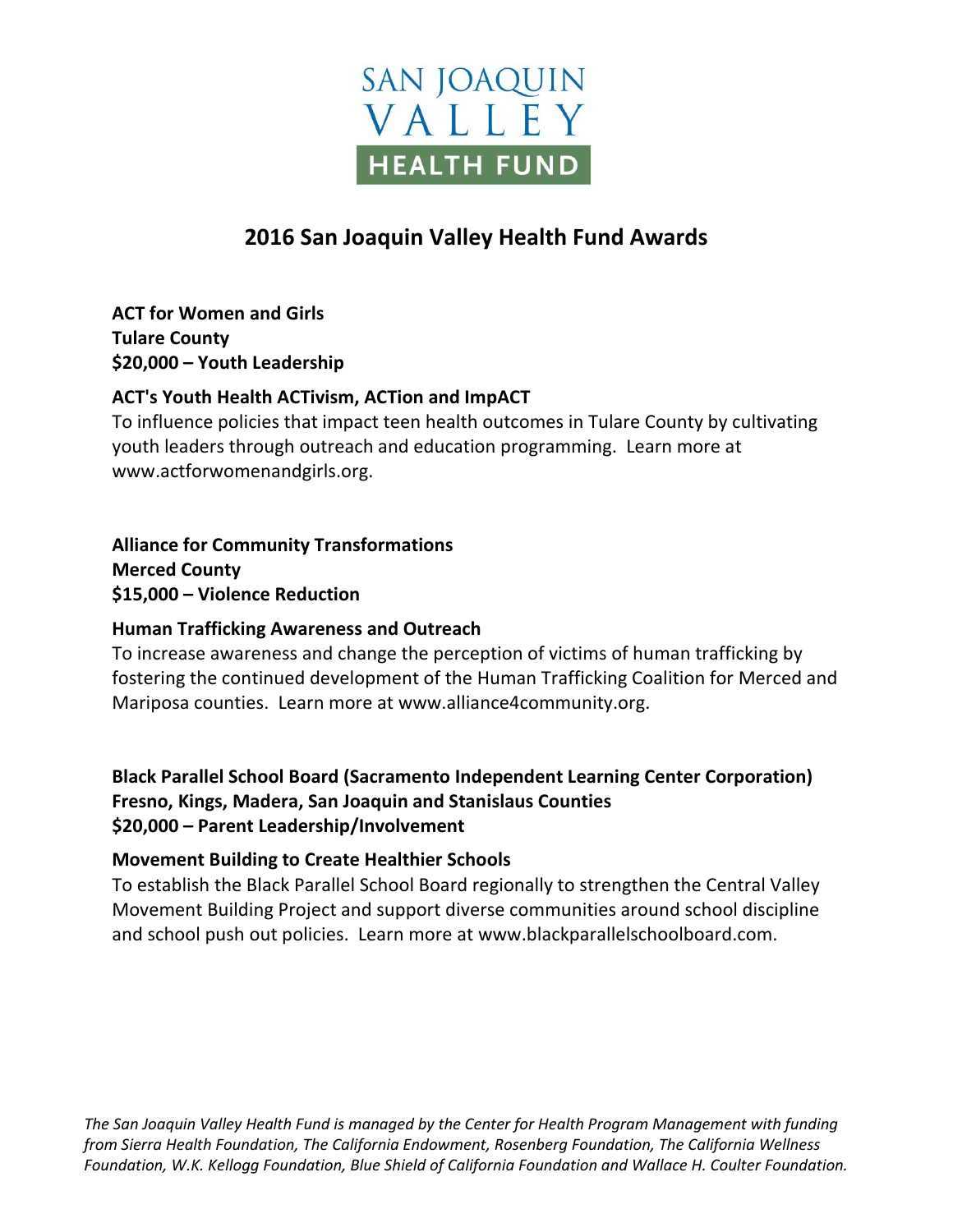## **California Center for Public Health Advocacy San Joaquin County \$10,000 – Land Use**

#### **Build Health - Stockton**

To promote the need for health policies in the Stockton General Plan Update through investment in African American leaders to advocate for policy change. Learn more at www.publichealthadvocacy.org.

## **California Coalition for Rural Housing Project**

## **Fresno, Kings, Madera, Mariposa, Merced, San Joaquin, Stanislaus and Tulare Counties \$20,000 – Housing/Shelter**

## **San Joaquin Valley Healthy Homes Project: Part II**

To increase affordable housing collaborations throughout San Joaquin Valley by strengthening partnerships and disseminating study findings identifying key proximity requirements for competitive housing program applications and from Cap and Trade. Learn more at www.calruralhousing.org.

## **California Immigrant Youth Justice Alliance (Mexican American Legal Defense and Educational Fund)**

**Fresno and San Joaquin County \$20,000 – Domestic Violence**

## **Immigrant Youth Advocating for Victims of Domestic Violence**

To develop an infrastructure that directly supports the organizing, advocacy and leadership capacity of immigrant youth in advocating for undocumented immigrants who are victims of domestic violence to seek help without fear of deportation. Learn more at www.ciyja.org.

**California Rural Legal Assistance, Inc. Fresno County \$15,000 – Sustainable Communities**

#### **Civic Engagement Training in Del Rey**

To build community resident capacity in the unincorporated community of Del Rey to participate in local land use decision-making through outreach and a four-part civic engagement and community funding training series. Learn more at www.crla.org.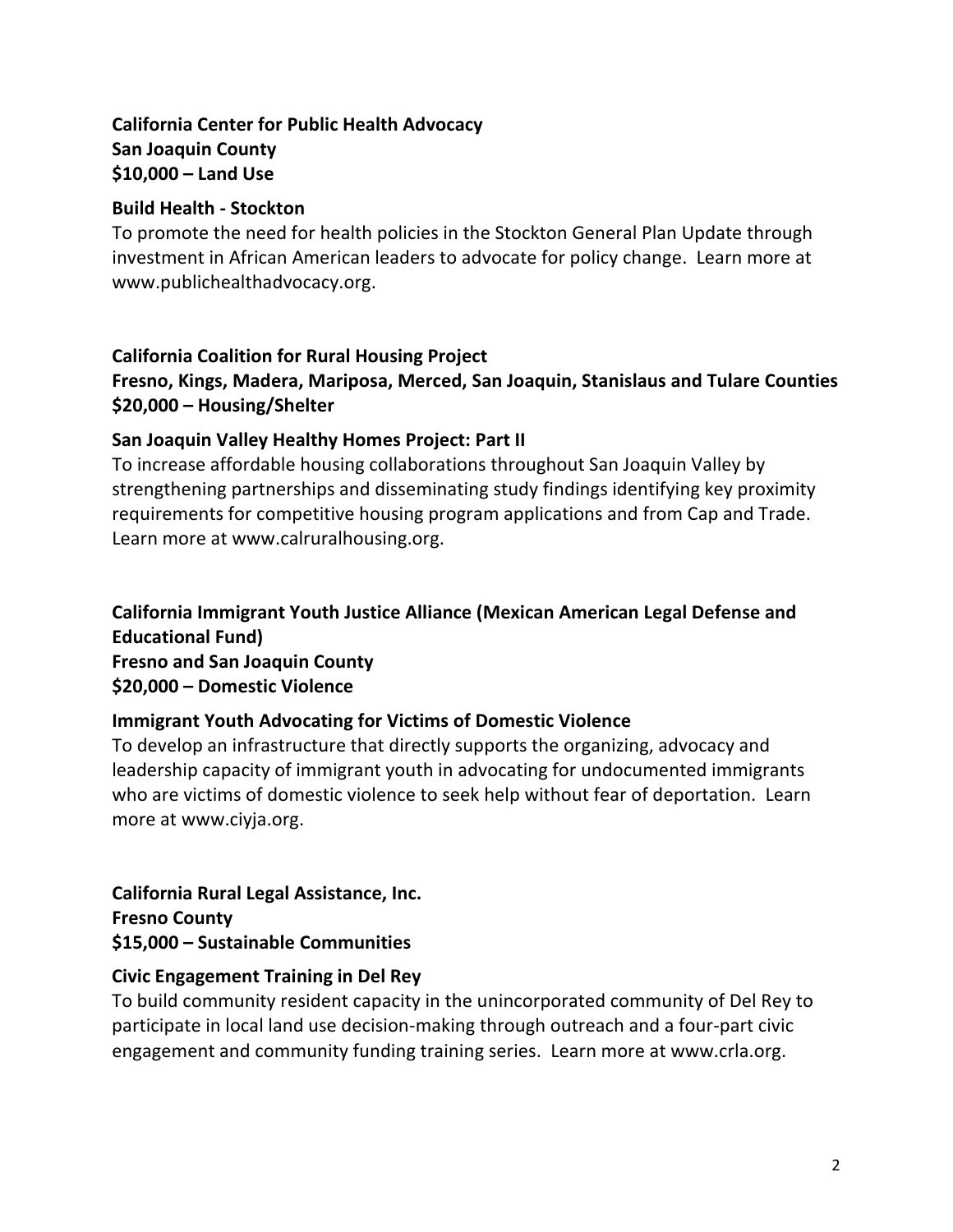## **Californians for Pesticide Reform (Physicians for Social Responsibility Los Angeles Chapter) Fresno and Tulare Counties \$20,000 – Pesticide Exposure**

#### **Protecting Children from Agricultural Pesticide Exposure at School**

To protect children from hazardous agricultural pesticide exposure by advocating for stricter pesticide buffer zones around schools through community engagement, education and trainings. Learn more at www.pesticidereform.org.

#### **Catholic Charities of Stockton San Joaquin and Stanislaus Counties \$20,000 – Sustainable Communities**

#### **Sustainable Communities Coalition**

To promote healthier, more walkable and less vehicle-centric communities in San Joaquin and Stanislaus counties through coalition-building for Sustainable Communities Coalition implementation advocacy. Learn more at www.ccstockton.org/Programs/EnvironmentalJustice.aspx

## **Center on Race Poverty & Environment**

**Tulare County \$20,000 – Clean Drinking Water**

#### **Alpaugh and Allensworth Watershed Improvement Program**

To promote clean, affordable drinking water by engaging residents of Alpaugh and Allensworth through training and advocacy with Tulare County and statewide decision makers. Learn more at www.crpe-ej.org

## **Central California Asian Pacific Women Fresno, Madera and Merced Counties \$20,000 – Domestic Violence**

#### **Mobilizing the Hmong Community to Reduce Domestic Violence**

To work toward ending domestic violence in the Fresno Hmong community by developing capacity of community leaders to advocate for policy and system change through advisory groups, training and community forums. Learn more at www.ccapw.org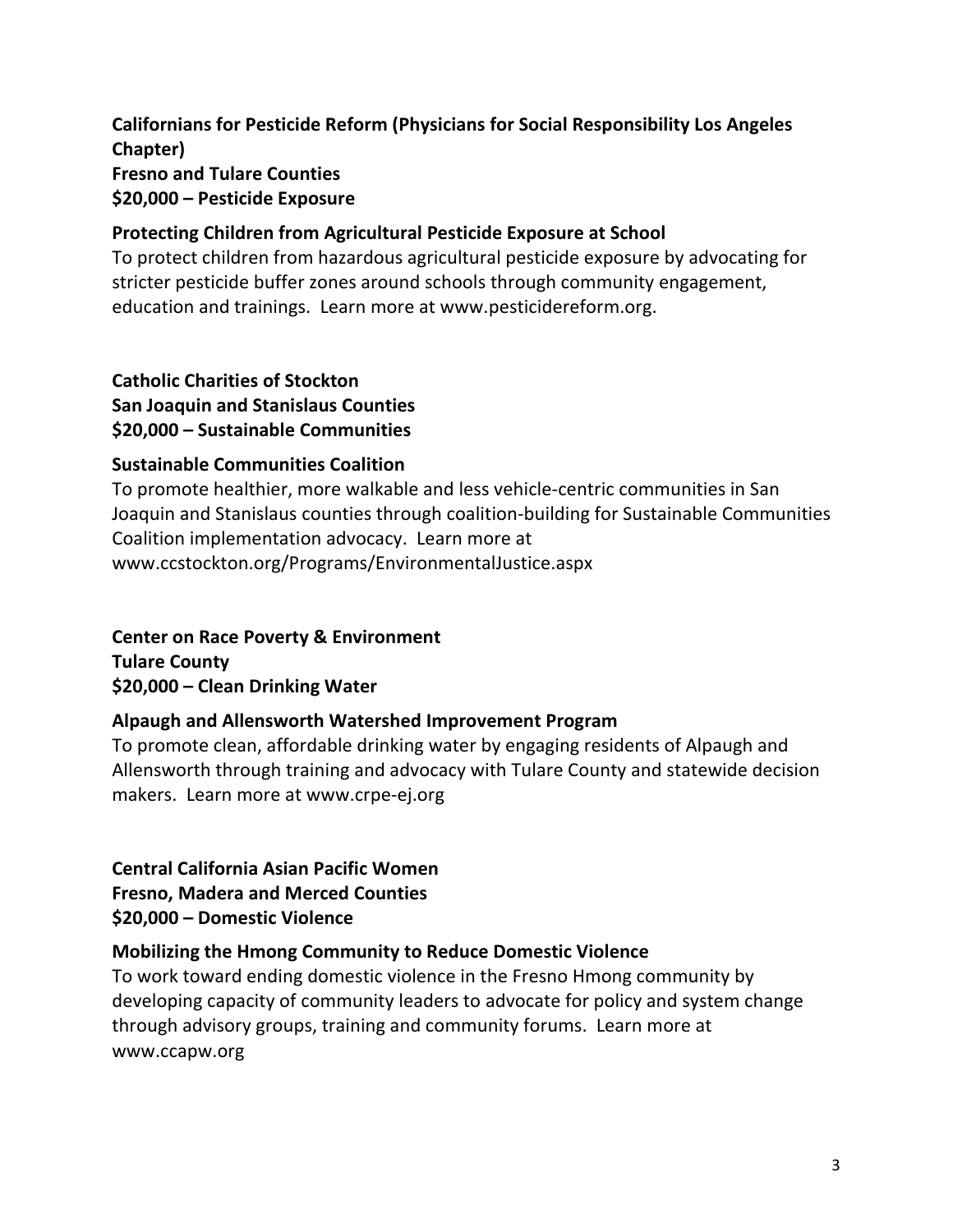## **Central Valley Immigrant Integration (Education and Leadership Foundation) Fresno, Madera and Merced Counties \$20,000 – Immigrant Integration/Immigrant Rights**

## **Immigrant Integration in Central Valley Communities: Capacity Building and Organizational Development**

To promote policies for immigrant integration in communities by strengthening the regional collaborative and increase the capacity of partner organizations through training. Learn more at www.vallecentral.org

## **Centro Binacional Para El Desarrollo Indígena Oaxaqueño Fresno and Madera County \$20,000 – Health Services**

## **Empowerment of Indigenous Communities**

To support policy change for Oaxaqueño/indigenous residents in Fresno and Madera Counties by continuing to engage with local coalitions, fostering Health for All work, and providing advocacy training. Learn more at www.centrobinacional.org/en/.

## **Children Now Merced, San Joaquin and Stanislaus Counties \$20,000 – Positive Early Childhood and Youth Development**

#### **Organizing on Early Childhood in the Central Valley**

To create an organizing strategy to address early childhood issues by linking with networks in Merced, Stanislaus and San Joaquin counties. Learn more at www.childrennow.org.

**Community Foundation of San Joaquin Inc. San Joaquin County \$20,000 – Asset-Based Community Assessment**

**Reinvent South Stockton Coalition's Asset-Based Community Assessment & Organizing** To mobilize residents of South Stockton and increase civic engagement through an asset-based approach that will evaluate capacities, strengths and involvement in community associations. Learn more at www.reinventsouthstockton.org.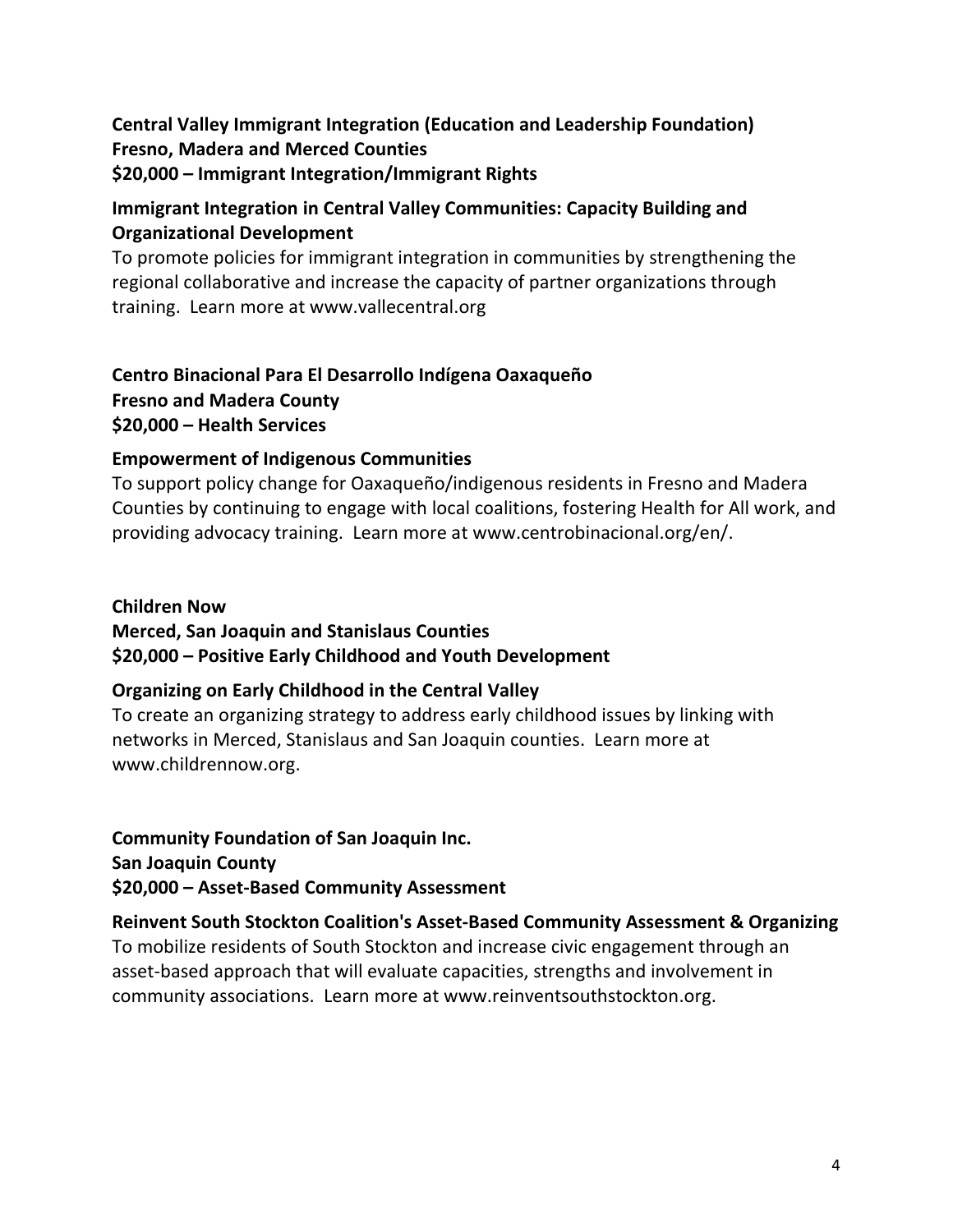## **Community Partnership for Families of San Joaquin San Joaquin County \$20,000 – Positive Early Childhood and Youth Development**

#### **YOUTH THRIVE Stockton Initiative**

To increase youth engagement and advocacy through leadership training and capacity building in Stockton. Learn more at www.cpfsj.org.

#### **Community Water Center Fresno and Tulare Counties \$20,000 – Clean Drinking Water**

## **Building Community Power to Advocate for Safe and Clean Drinking Water**

To improve access to safe, affordable drinking water for rural southern San Joaquin Valley communities by building community capacity to participate in drinking water decision-and policy-making processes. Learn more at www.communitywatercenter.org.

**Congregations Building Community Modesto Stanislaus County \$20,000 – Youth Leadership**

## **Youth Leadership Development in Stanislaus County**

To increase educational success for at-risk youth of color in Modesto by supporting a core youth leadership team to engage in community outreach and to advocate for meaningful change. Learn more at cbcstan.org.

**CRLA Foundation Merced, San Joaquin and Stanislaus County \$20,000 – Health Services**

## **Undocumented and Insured: Continued Policy Advocacy**

To increase advocacy around the health needs of farmworkers by educating decisionmakers, advocating for investments by counties for the remaining uninsured, and raising awareness of DACA/DAPA policies with communities. Learn more at www.crlaf.org.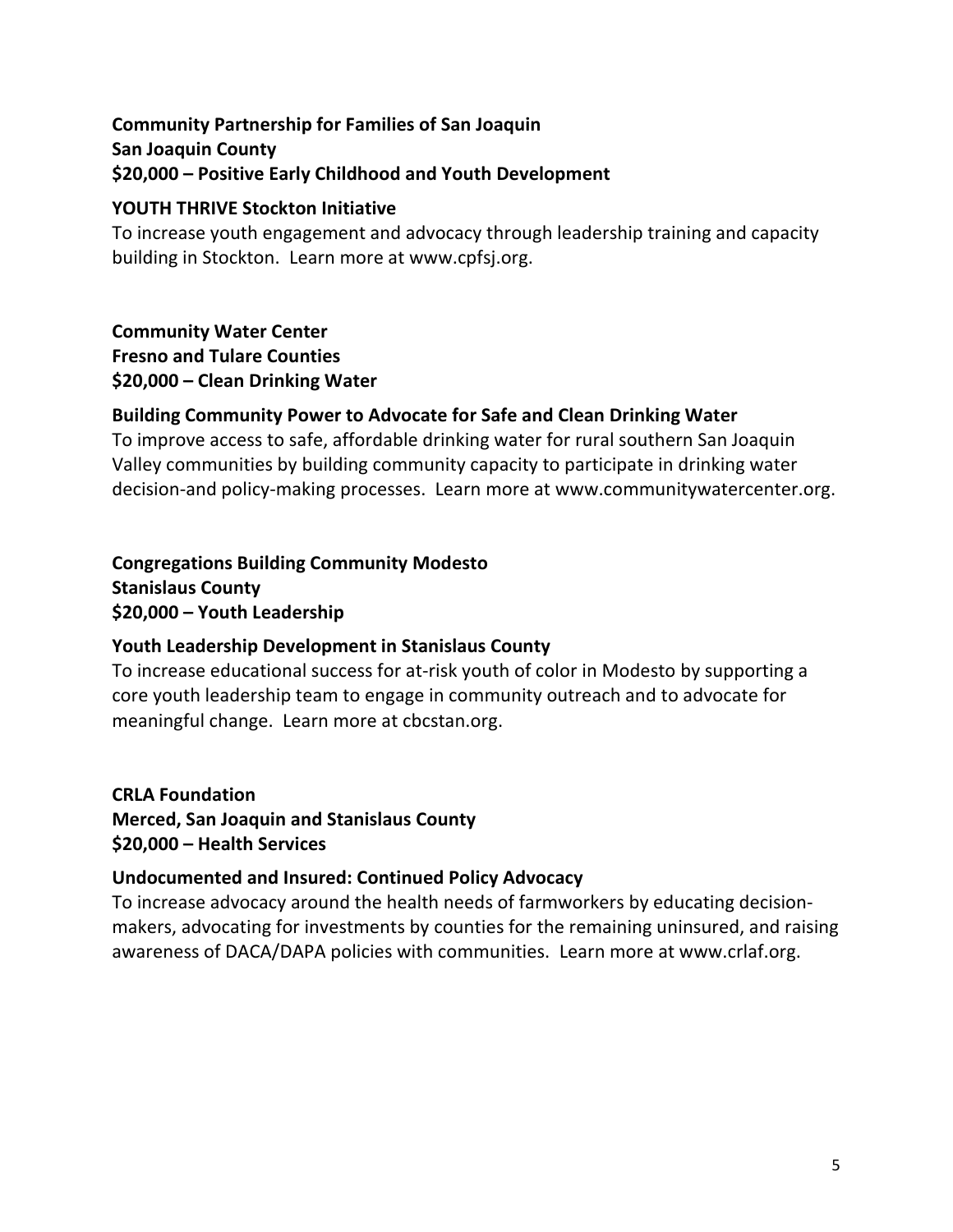## **Cultiva La Salud (Public Health Institute) Fresno County \$10,000 – Health Equity**

## **Powerful People: Building Leadership for Healthy Communities**

To improve policies and environments that support healthy eating and active living in low-income, Latino communities in Fresno County by building leadership and advocacy capacity of community members. Learn more at www.cultivalasalud.org.

#### **Cultural Brokers Incorporated**

**Fresno County \$20,000 – Community/Economic Development**

## **Cultural Brokers Community Partnership Project**

To develop a comprehensive Trauma-Informed Communities approach for African American communities by collaborating with local churches in Fresno County and facilitating Positive Parenting courses. Learn more at www.culturalbrokerfa.com.

#### **Dolores Huerta Foundation Tulare County \$20,000 – Health Services**

## **Overcoming Health Disparities in the Woodlake Unified School District**

To reduce health disparities caused by poverty and lack of access to healthy food for children in Woodlake through community advocacy, education and nutrition training. Learn more at www.doloreshuerta.org.

**East Bay Asian Youth Center (Fresno Office) Fresno County \$17,737 – Parent Leadership/Involvement**

#### **Full-Service Community Schools Initiative**

To improve educational outcomes of students in Southeast Fresno by developing a Parent Action Committee to advocate for a Full-Service Community Schools Initiative. Learn more at www.ebayc.org.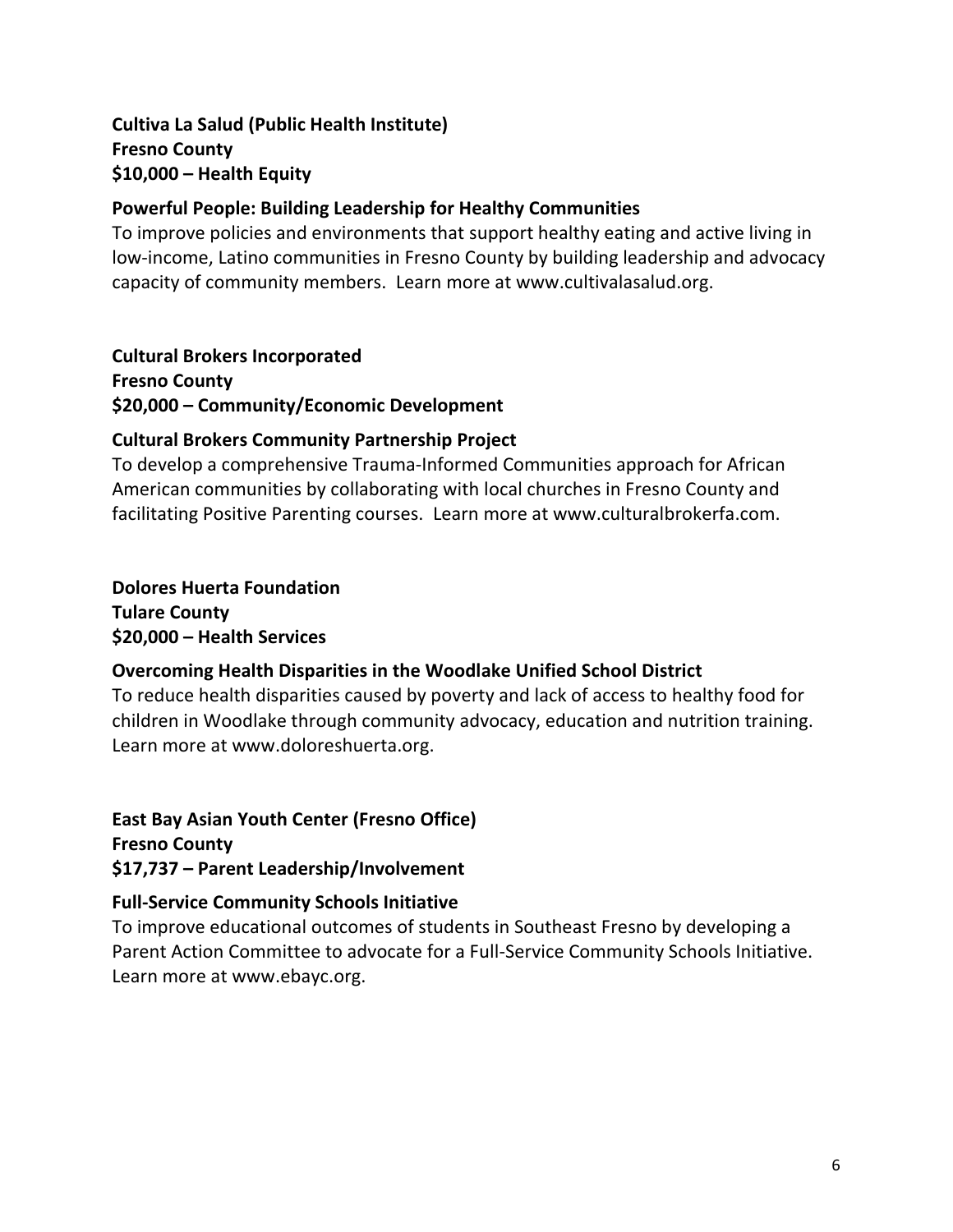## **Education and Leadership Foundation Fresno, Madera, Merced and Tulare Counties \$10,000 – Health Services**

## **Immigrant Integration in Central Valley Communities: Capacity Building and Organizational Development**

To strengthen collaborative relationships and build capacity and advocacy among community partners around DACA/DAPA, Health for All and other opportunities through training and workshops. Learn more at www.education-leadership.org.

## **El Quinto Sol De America (Pesticide Action Network North America Regional Center) Tulare County \$20,000 – Clean Drinking Water**

## **Water and The Right To Know**

To improve water quality in unincorporated communities of Tulare County through community education, providing an understanding of water quality issues and presenting the tools to address them and through engaging local water boards. Learn more at www.elquintosoldeamerica.org.

#### **Environmental Justice Coalition for Water San Joaquin County \$10,000 – Clean Drinking Water**

## **Building Community Power to Realize the Human Right to Water**

To improve access to safe, affordable drinking water for northern San Joaquin Valley communities by building community capacity to engage in advocacy for drinking water decision and policymaking. Learn more at www.ejcw.org.

**Faith in Community Fresno County \$20,000 – Criminal Justice**

## **Building Local and Regional Leadership for Reducing Violence and Incarceration Rates in the Central Valley**

To reduce violence and incarceration by organizing formerly incarcerated youth, leaders and clergy to advocate for smarter use of criminal justice dollars and proper implementation of Proposition 47 savings in Fresno County. Learn more at www.faithinfresno.org.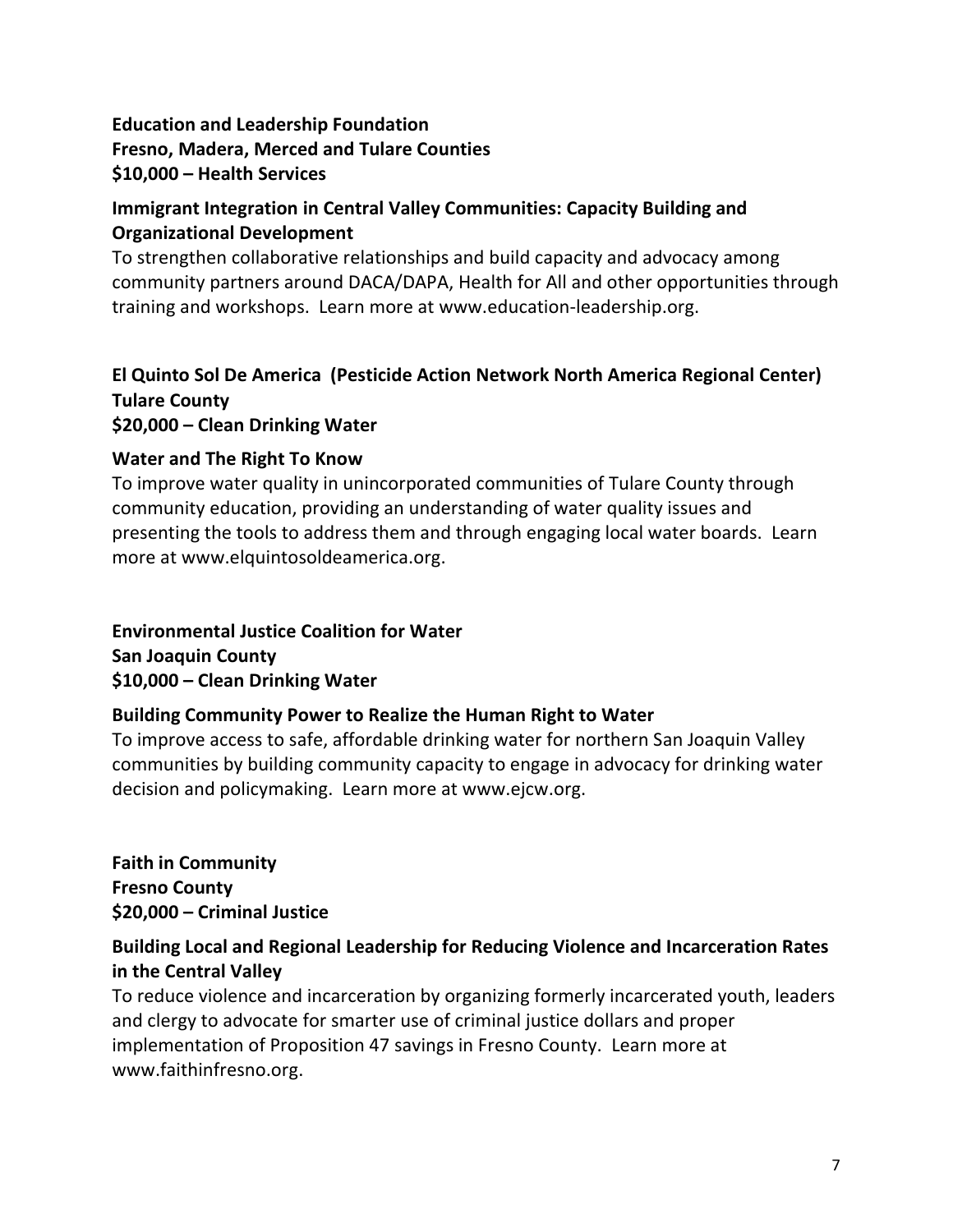## **Fathers & Families of San Joaquin San Joaquin County \$20,000 – Community Safety**

#### **Addressing the School-to-Prison Pipeline in Stockton and San Joaquin County**

To engage in community-based participatory policy advocacy for juvenile justice policies in San Joaquin County through youth leadership training and community organizing. Learn more at www.ffsj.org.

**Focus Forward Fresno County \$20,000 – Juvenile Justice**

## **Reducing Stigma for Juvenile Justice and Foster Care Youth**

To reduce stigma of youth in Fresno County child welfare or juvenile justice systems through storytelling, education and community organizing. Learn more at www.focusforward.org.

**Foodlink for Tulare County, Inc. Tulare County \$10,000 – Food Systems**

## **Community Advocacy in Food Equity (CAFÉ) Program**

To increase access to healthy food and establish improved nutrition policies and standards within Tulare County food pantries through training and education. Learn more at www.foodlinktc.org.

## **Fresno Barrios Unidos Fresno County \$20,000 – Positive Early Childhood and Youth Development**

#### **Youth in Action**

To provide current and recently incarcerated young men in Fresno County the skills and platform to advocate for change in their communities through "El Joven Noble" leadership training and to empower young men of color to engage in advocacy efforts that impact youth. Learn more at www.fresnobarriosunidos.org.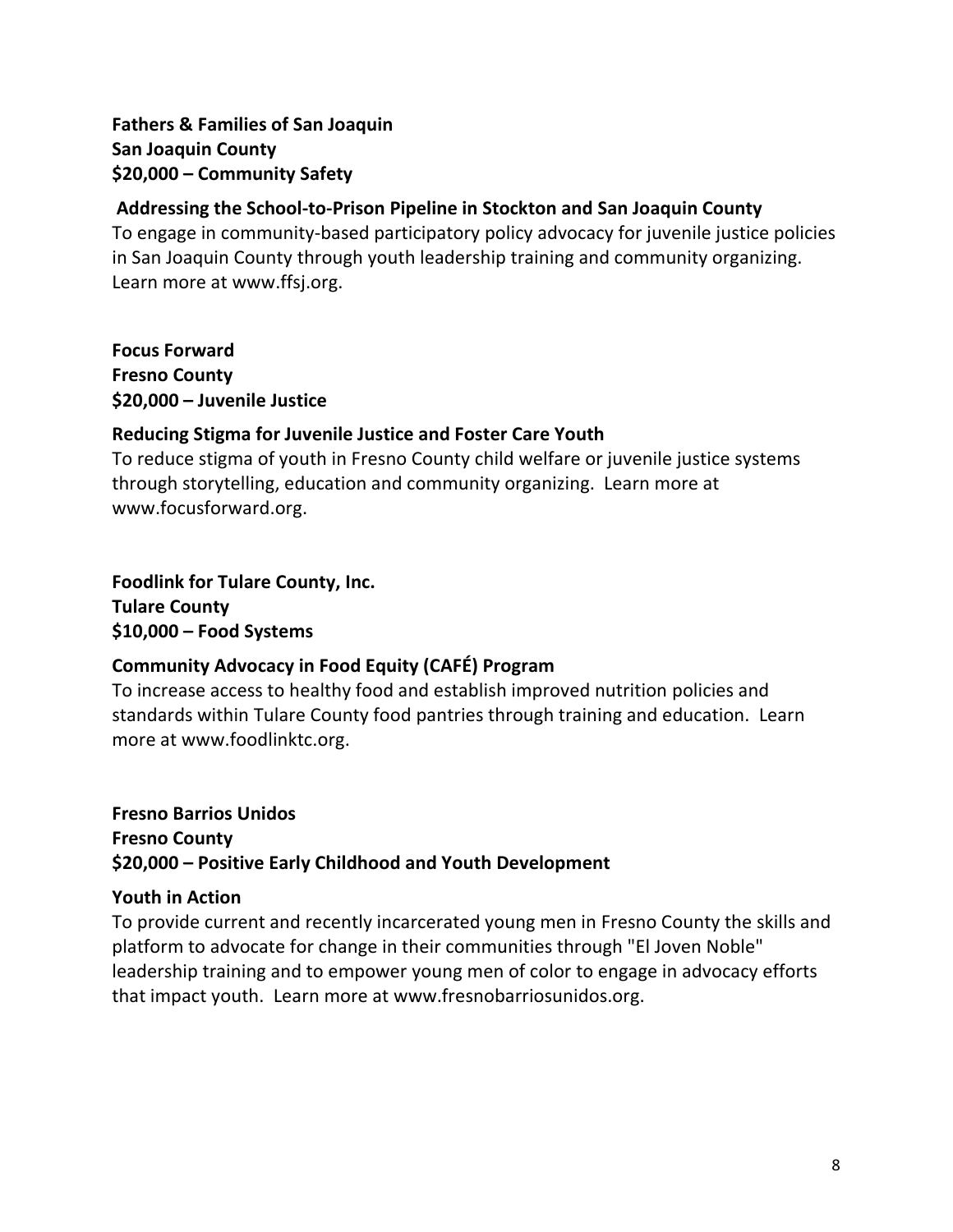## **Fresno Food Commons Trust Fresno County \$20,000 – Food Systems**

#### **Healthy Food Access in Hmong Communities**

To address food deserts in Fresno by supporting the establishment of the first Food Commons in Fresno with opportunities to scale it to a multi-functional community food hub that will address healthy food access issues in the Hmong community. Learn more at www.foodcommonsfresno.org.

#### **Fresno Interdenominational Refugee Ministries Fresno County \$20,000 – Housing Rights**

## **HEAL: Housing Education and Leadership**

To improve housing conditions in Fresno County communities by creating a Southeast Asian tenant rights advocacy team through a housing education and leadership training program. Learn more at www.firminc.org.

#### **Golden Valley Health Centers Merced County \$10,000 – Community Safety**

#### **Neighbors United for a Better South Merced**

To build the capacity of the Neighbors United for a Better South Merced group to effectively advocate for their community through advocacy training and education. Learn more at www.gvhc.org.

## **Greenaction for Health and Environmental Justice Kings County \$20,000 – Environment**

#### **Kings County/San Joaquin Valley Health, Environmental and Climate Justice Project** To advocate for systemic change and protect the health and environment of vulnerable Kings County/Valley communities through community organizing, leadership development, coalition work and policy advocacy. Learn more at www.greenaction.org.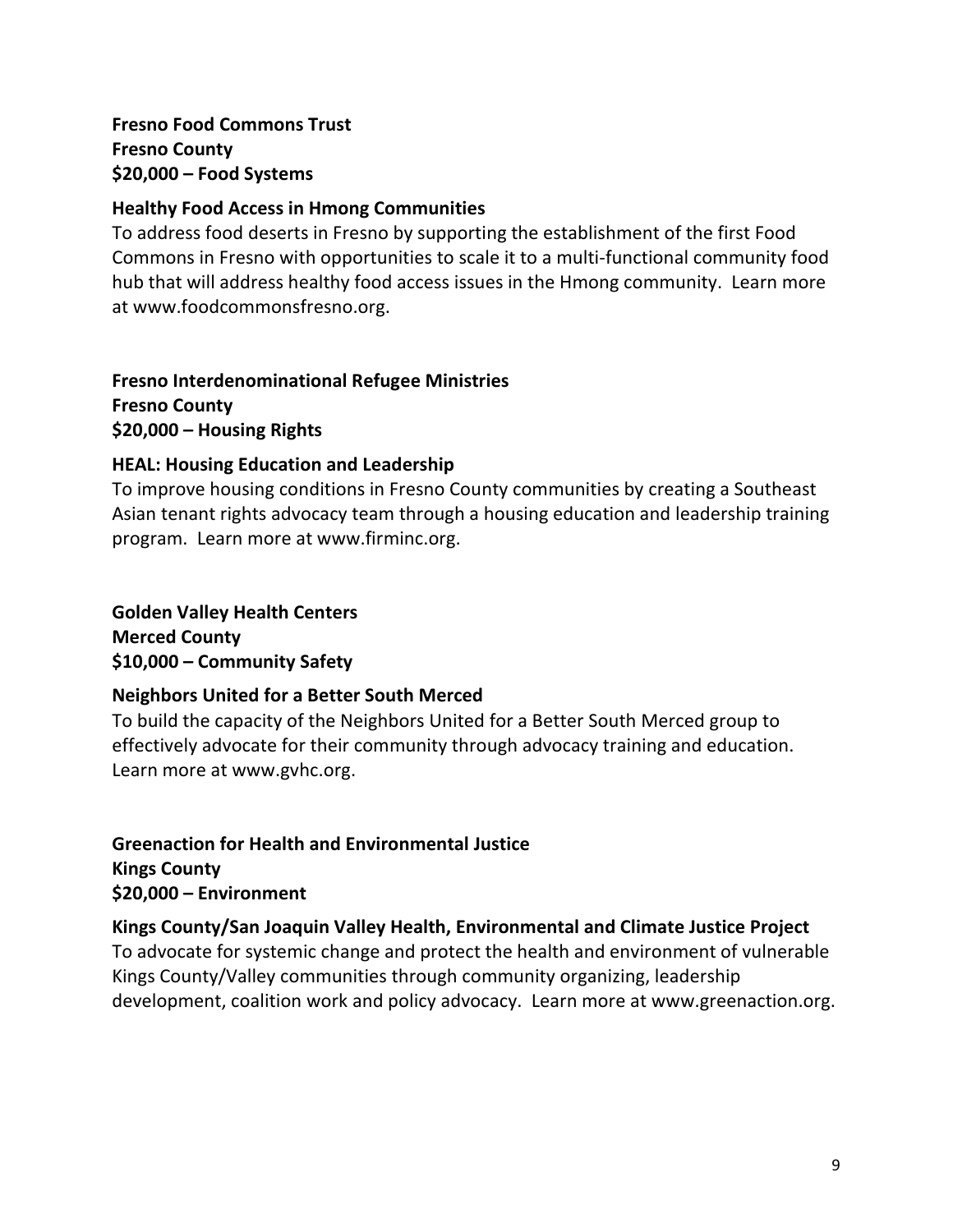#### **Greenlining Institute**

**Fresno, Kings, Madera, San Joaquin and Tulare Counties \$15,000 – Community/Economic Development**

#### **Unlocking the Potential of Community Benefit**

To inform communities and create advocates throughout the San Joaquin Valley through a comprehensive report and community forums on the community benefit practices of not-for-profit hospitals. Learn more at www.greenlining.org.

## **Haven Women's Center of Stanislaus**

**Stanislaus County \$20,000 – Domestic Violence**

#### **Youth Community Mobilization**

To prevent teen dating violence and promote healthy relationships at Downey High School through a youth leadership development and community mobilization strategy training and policy review. Learn more at www.havenwcs.org.

#### **Immigrant Legal Resource Center**

## **Fresno, Madera, Merced, San Joaquin, Stanislaus and Tulare Counties \$20,000 – Immigrant Integration/Immigrant Rights**

#### **Immigrant Access to Health Care**

To promote healthcare access for immigrants by educating health and social services providers and the immigrant community about eligibility for health care programs including the implementation of recent Health4AllKids legislation. Learn more at www.ilrc.org.

## **Kings Community Action Organization Inc.**

**Kings County \$7,700 – Domestic Violence**

#### **Domestic Violence Survivor Advisory Group**

To develop best practices for working with survivors of domestic violence in Kings County by creating an advisory group of former victims of domestic violence that can be scaled regionally in community health centers. Learn more at www.kcao.org.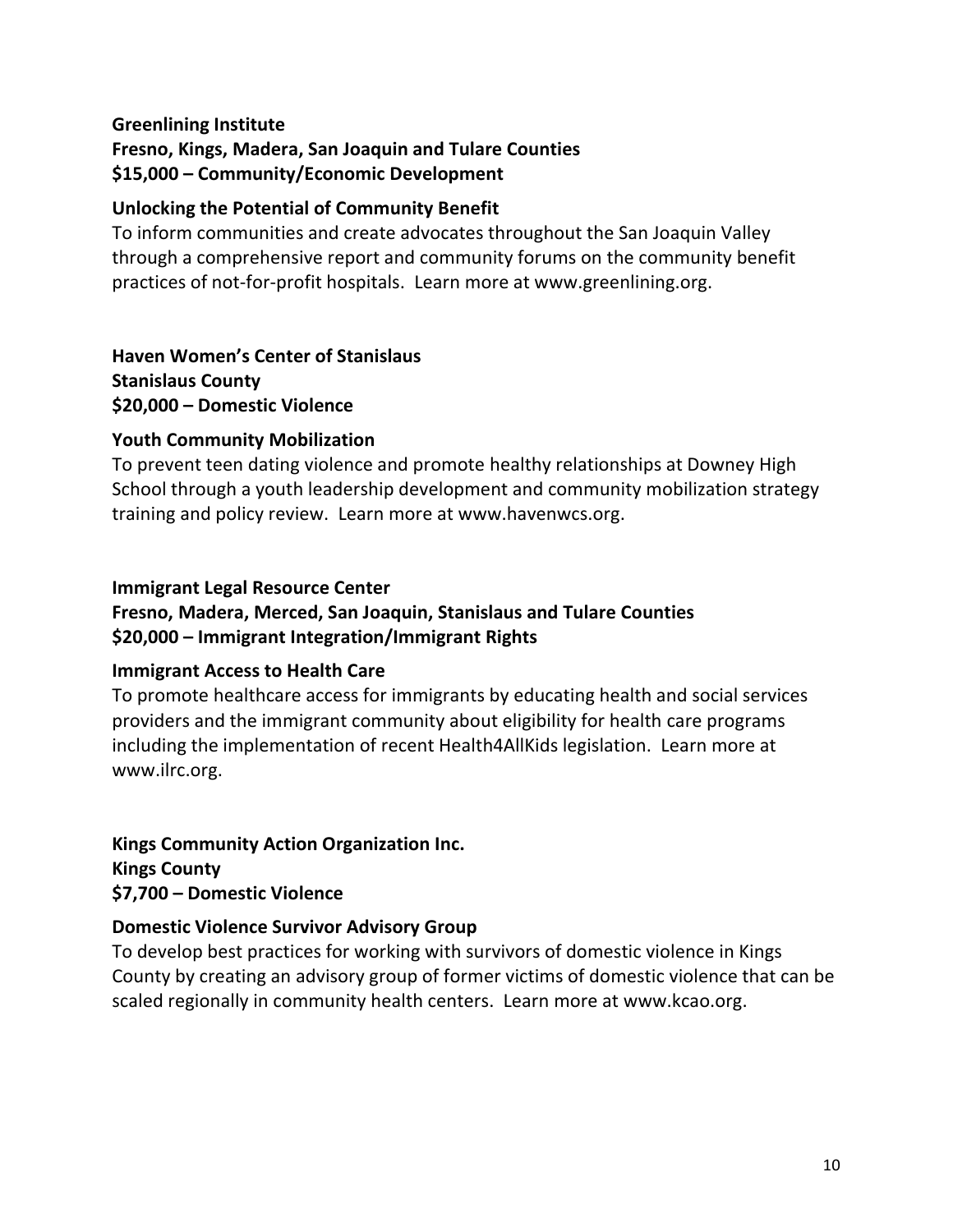## **Kings Partnership for Prevention Inc. Kings County \$20,000 – Community/Economic Development**

## **Strategic Prevention in Kings County**

To advocate for better health policies in Kings County through coalition and community mobilization and education. Learn more at www.kpfp.org.

## **Leadership Counsel for Justice and Accountability (Tides Center) Fresno and Tulare Counties \$20,000 – Housing/Shelter**

## **Back to Basics: Securing Housing and Infrastructure for San Joaquin Valley Residents**

To advocate for and implement policies designed to increase access to affordable housing in Fresno and Tulare counties by working in partnership with community residents and partner organizations. Learn more at www.leadershipcounsel.org.

#### **Little Manila Foundation**

**San Joaquin County \$10,000 – Programs/Curricula Reflect Community Diversity**

#### **Little Manila After-School Program**

To create deeper knowledge of Filipino American history in the farm worker movement and engaging community members in advocacy efforts to create a healthier community. Learn more at www.littlemanila.org.

## **Madera Coalition for Community Justice Madera County \$20,000 – Youth Leadership**

#### **Madera Bike for Life**

To promote a healthy lifestyle and quality of life by increasing the safety of the City of Madera's transportation system for bicycle riders, increasing cycling and improving the environment. Learn more at www.maderaccj.webs.com.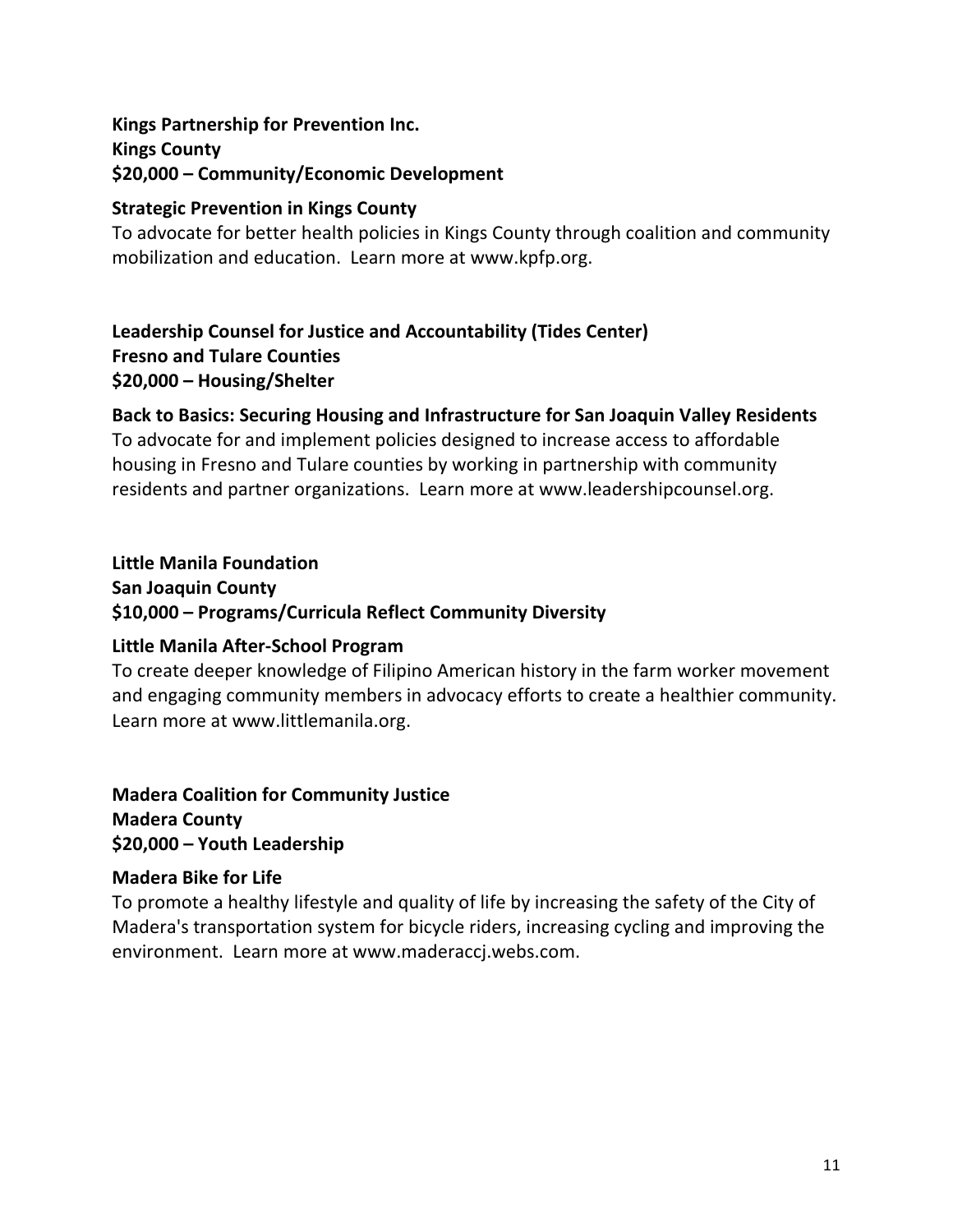## **Merced Organizing Project Merced County \$20,000 – Positive Early Childhood and Youth Development**

## **Youth Organizing for Health**

To improve health in Merced County by expanding grassroots youth organizing efforts through mentoring and development of strong youth groups to advocate for policy change. Learn more at www.mopmerced.org.

#### **Organización en California de Lideres Campesinas, Inc. Fresno, Madera and Merced Counties \$20,000 – Sustainable Communities**

## **Access to Public Transportation Advocacy**

To support farm worker women empowerment by providing in-depth training on leadership and advocacy while also advocating for positive transportation and land use policies. Learn more at www.liderescampesinas.org/english.

## **People and Congregations Together for Stockton, Inc.**

**San Joaquin County \$20,000 – Community Safety**

#### **Expanding Lifelines to Healing**

To foster safe neighborhoods and expand health care in Stockton through Neighborhood Cluster networks and advocacy. Learn more at pact4sjc.org.

## **Project Prevention Coalition (United Way of Merced County, Inc.)**

**Merced County**

**\$10,000 – Sustainable Communities**

## **Systems Change for Hmong Health Equity**

To reduce health disparities faced by the Hmong community in Merced County by compiling equity-focused practices and collaboratively working with county public agencies to implement them. Learn more at www.facebook.com/ProjectPreventionCoalition/info.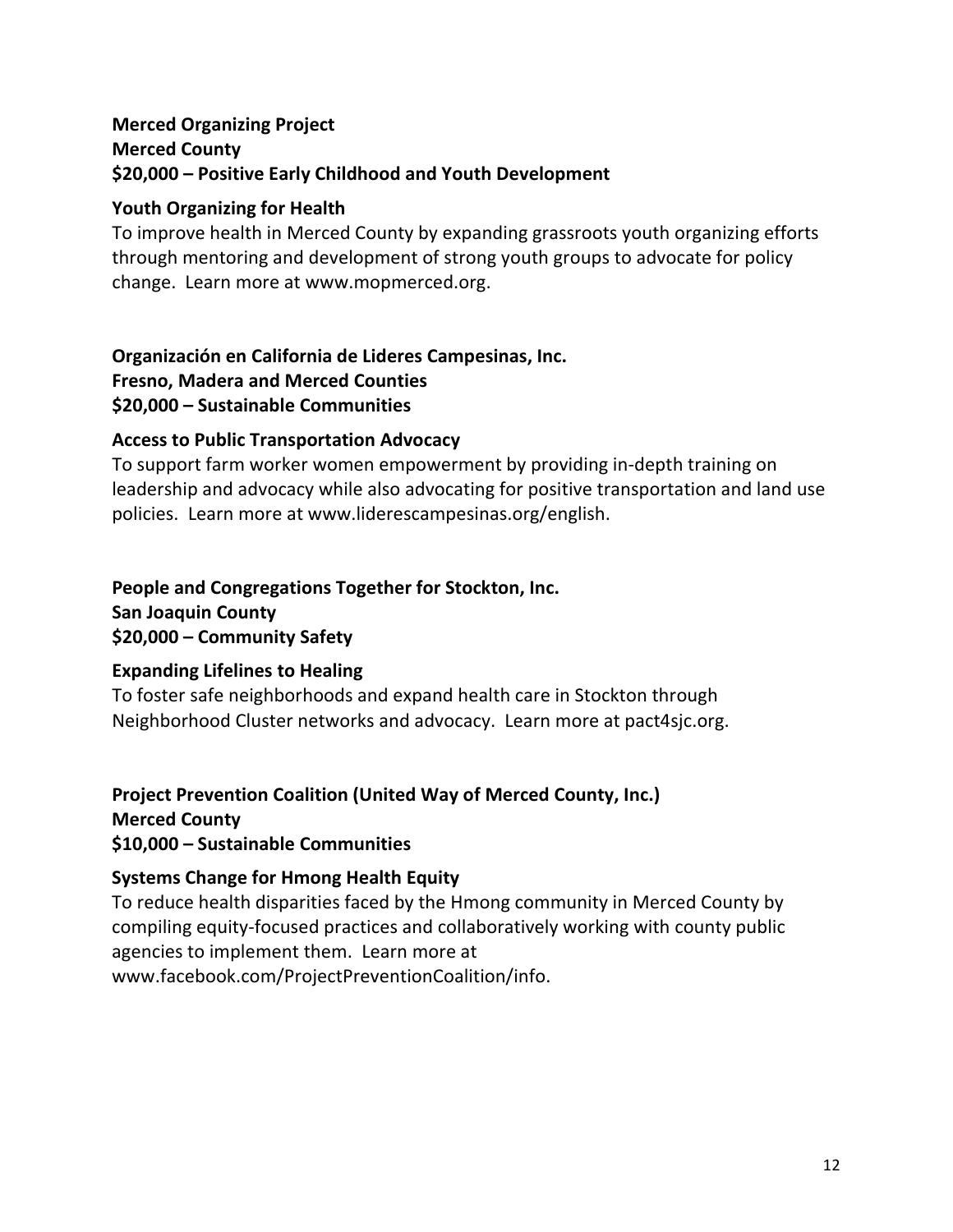## **Radio Bilingüe, Inc. Fresno, Kings, Madera, Merced, Stanislaus and Tulare Counties \$20,000 – Access**

#### **Latino Health Access and Equity Radio Series**

To provide education and messaging about Health for All, wellness, health disparities and civic engagement for San Joaquin Valley residents by creating Spanish language radio segments for broadcast. Learn more at www.radiobilingue.org/en.

**Reading and Beyond Fresno County \$20,000 – Parent Leadership/Involvement**

#### **Local Control Funding Formula Advocacy Project**

To increase advocacy around the Local Control Funding Formula by providing training for community members and drafting recommendations for inclusion in the Fresno Unified School District's English Learner Master Plan. Learn more at www.readingandbeyond.org.

## **Rural Community Assistance Corporation Tulare County \$10,000 – Clean Drinking Water**

#### **Agua4All Advocacy**

To increase access to and consumption of safe drinking water in two disadvantaged, low-income communities in Tulare County through advocacy and systems change efforts of Agua4All campaign. Learn more at www.rcac.org.

**San Joaquin Children's Alliance (Family Resource & Referral Center of Stockton) San Joaquin County \$20,000 – Positive Early Childhood and Youth Development**

#### **Sustainable Funding for San Joaquin's Underserved Children**

To reduce health and education disparities in San Joaquin County by expanding and organizing to advocate for a sustainable fund to support services for children, youth and families. Learn more at www.sjchildren.org.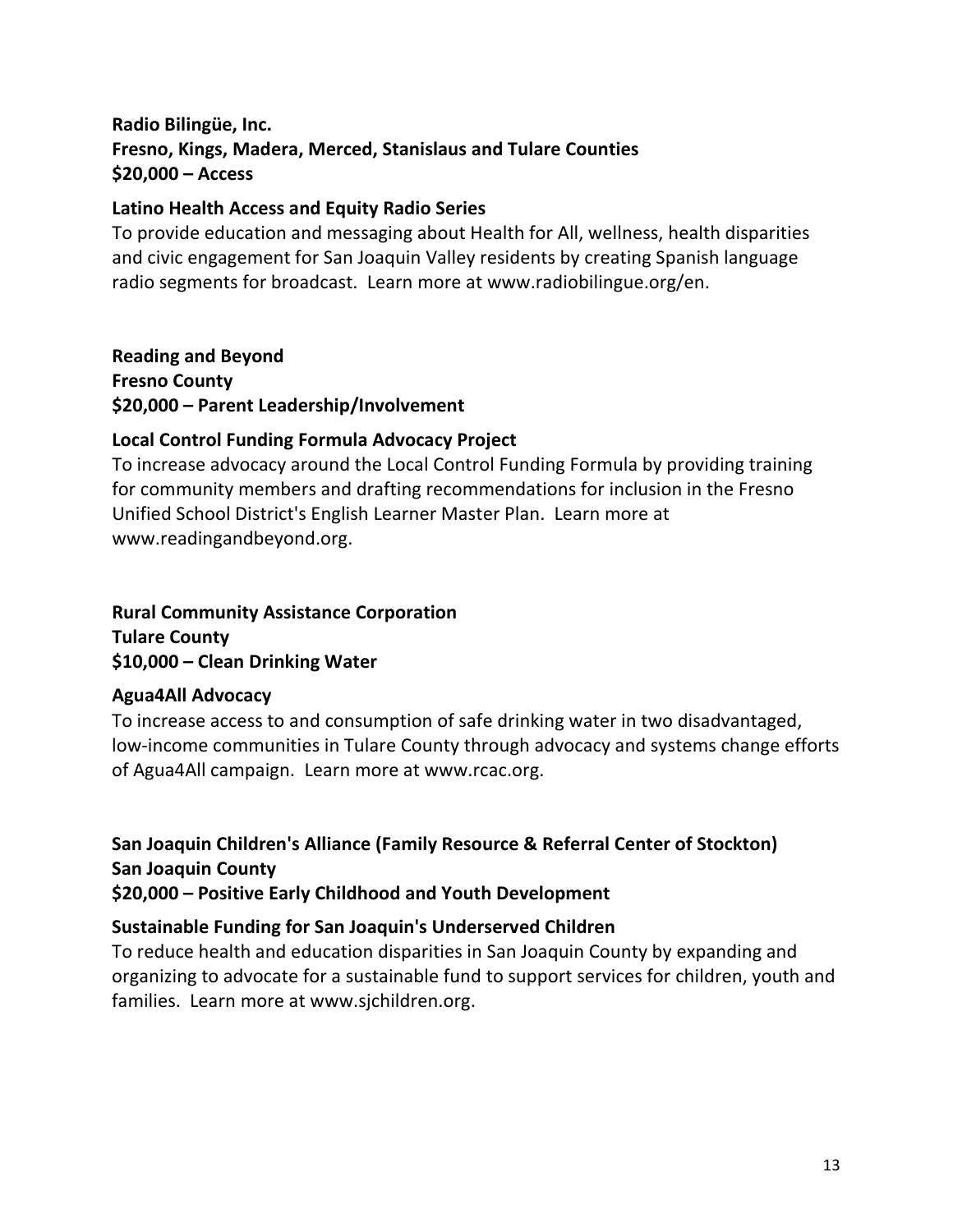## **San Joaquin County Pride Center, Inc. San Joaquin County \$20,000 – Youth Leadership**

#### **LGBT Youth Empowerment Program**

To improve the school climate for LGBT youth in San Joaquin County by organizing youth and allies to be advocates for safe spaces, youth empowerment, and participation in Local Control Accountability Plan discussions. Learn more at www.sjpridecenter.org.

#### **Sequoia Riverlands Trust**

**Fresno, Kings and Tulare Counties \$20,000 – Sustainable Communities**

#### **The Southern Sierra Partnership**

To promote improved air quality through conservation and compact growth by building capacity of the Southern Sierra Partnership to coordinate land use policy advocacy. Learn more at www.sequoiariverlands.org.

## **Southeast Asia Resource Action Center Fresno, Merced and San Joaquin County \$20,000 – Health Services**

#### **Empowerment & Equity Through Data: A Southeast Asian American Agenda**

To reduce health disparities in the Southeast Asian American community, by engaging stakeholders and allies in calling for data disaggregation policies that reveal long-term education and health disparities throughout the San Joaquin Valley. Learn more at www.searac.org.

**Stanislaus Family Justice Center Foundation Stanislaus County \$20,000 – Domestic Violence**

#### **Multi-Disciplinary Response to Domestic Violence Strangulation Crimes**

To improve health outcomes of strangulation injury victims by engaging with and training Stanislaus County first responders and health care providers through a coordinated community response. Learn more at www.stanislausfamilyjustice.org.